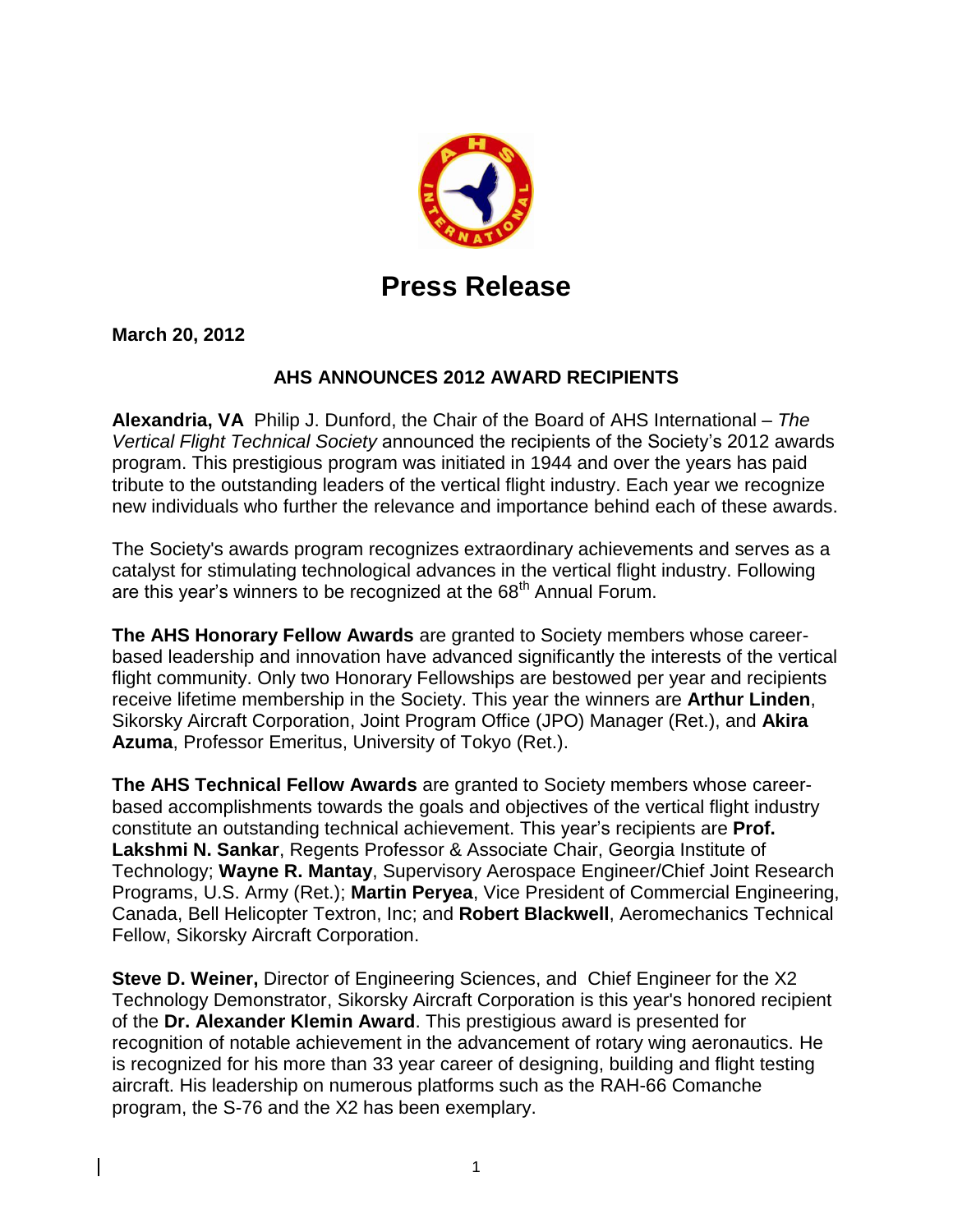The Society's **Captain William J. Kossler Award** is given for the greatest achievement in practical application or operation of rotary wing aircraft, the value of which has been demonstrated by actual service during the preceding year. This year, the Kossler Award will be presented to the **C Company 1-52nd Aviation Regiment, US Army.** The regiment was responsible for providing aerial medical evacuation across Regional Command-South in support of Operation Enduring Freedom. During the 12 month deployment the company logged 4,130 hours and evacuated 3,536 patients.

**Garmin International, Inc.** based in Olathe, Kansas, is this year's recipient of the **AHS Supplier Excellence Award**. This award is given to a supplier who, through the quality, innovativeness and cost-effectiveness of its products, has made a notable contribution to the vertical flight industry. The G1000H integrated flight deck was the first Garmin integrated avionics system to be modified, installed and certified to meet the helicopter environment and vibration requirements.

**The Grover E. Bell Award** is given to the individual or organization that has fostered and encouraged research and experimentation in helicopter development. This year's honored recipient is the **Apache Block III Technology Development Team,** consisting of the **U.S. Aviation Applied Technology Directorate (AATD); Aviation & Missile Research, Development & Engineering Center (AMRDEC); Northstar Aerospace; Lockheed Martin/Northrop Grumman Longbow Limited; Elbit Systems** and **The Boeing Company.** The formal delivery ceremony of the first AH-64D Apache Longbow Block III helicopter to the U.S. Army was November 2, 2011. The team's efforts produced the Block III technical improvements, including Level IV Manned Unmanned Teaming, Open System Avionics architecture based on the highly advanced Block III Mission Processor, and significantly improved air vehicle operating performance due to the new Split Torque, Face Gear main transmission design and the new Composite Main Rotor Blades (CMRB).

**The Harry T. Jensen Award** is given in recognition of an outstanding contribution to the improvement of helicopter reliability, maintainability, safety or logistics support through improved design or technical achievement brought to fruition during the preceding year. This year the award is presented to **Col. Greg Masiello, V-22 Program Manager, Naval Air System Command, U.S. Marine Corps.** Col. Masiello is recognized for his efforts leading to outstanding reductions in operating costs, significant improvements in safety records and the exceedingly low mishap rate of a complex rotorcraft system.

This year's honoree for the **Howard Hughes Award,** given in recognition of an outstanding improvement in fundamental helicopter technology brought to fruition in the previous year, is the **X3 Team lead by Jean-Jacques Ferrier, Innovation Vice President, Eurocopter**. On May 12, 2011, the X3 surpassed its goal of 220 knots and reached a speed milestone. During stable, level flight, the hybrid demonstrator maintained a true airspeed of 232 kts or 430 km/hr for several minutes.

## **The AgustaWestland International Helicopter Fellowship Award** recognizes the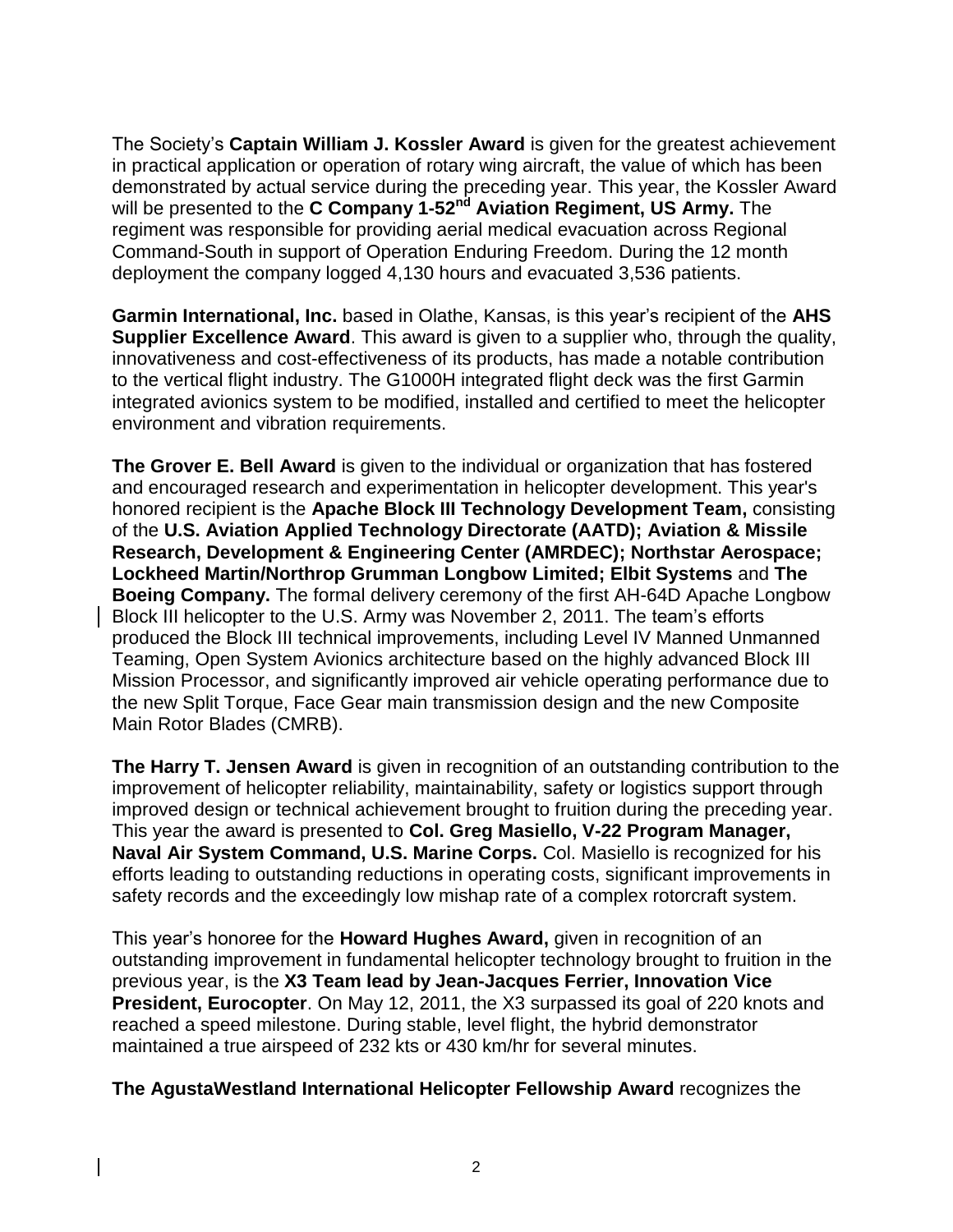most significant contribution to international vertical flight cooperation by an individual or group. Established in 1989, the award honors the memory of Paolo Bellavita, whose career at Gruppo Agusta was marked by his dedication to furthering international cooperation in the world of vertical flight. This year's winner is the **HART II International Workshop Team**. Team members include Berend van der Wall, DLR; Joon Limm, U.S. Army, AFDD; Prof. Marilyn Smith, Georgia Institute of Technology, and Jean Prieur, ONERA (Ret.) The Team opened up data on higher harmonic control of rotors to a large community, encouraging analysis. The analysis was a world wide effort leading to numerous achievements such as validation of solvers and a deep understanding of BVI mechanisms and their impact on rotor noise and vibrations.

**The Frederick L. Feinberg Award** is presented to the helicopter pilot or pilots who have made the most outstanding achievement in the previous year. This year's award is given to **LT Scott F. Chirgwin, U.S. Navy**. LT Chirgwin is being recognized for his actions during Operation Tomodachi, the disaster relief mission after the March 2011 earthquake and tsunami in Japan. Despite the unknown radiological risks, LT Chirgwin assisted in delivering 440,500 pounds of materials such as food, water and medical supplies to over 34,000 people. On March 17, 2011, after a 7.8 hour disaster mission, he executed an unplanned medical emergency rescue through hazardous flying conditions such as below freezing temperatures and degraded visibility. Despite the severe weather and low fuel levels, the patient was safely transported to a Japanese warship with the necessary medical facilities.

The Society's **François-Xavier Bagnoud Award** is given to **Dr. Jose Palacios**, Research Associate, Pennsylvania State University. This award, which was established in 1992, recognizes outstanding contributions to vertical flight technology by a Society member under the age of 35. Dr. Palacios's reception of this award stems from his research specialized in rotorcraft icing, smart structures and experimental mechanics. He has secured approximately \$2.5 million for research work from a wide variety of sponsors such as the US Army, US Navy and industry. By the conclusion of Forum 67, Dr. Palacios had contributed to 12 technical papers and two Journal papers with more pending.

The **John J. Schneider Historical Achievement Award** was established in 2003 in memory of vertical flight historian John J. Schneider. The award is given in recognition of distinguished achievement by an individual in encouraging appreciation of, and enhancing access to, the history and legacy of vertical flight aircraft. This year's recipient is **Sergei I. Sikorsky,** Consultant, Sikorsky Aircraft Corporation. Mr. Sikorsky has written a number of books specializing on the helicopter pioneers, and has traveled the world giving a series of lectures on the subject, and has appeared on documentaries aired by the Discovery and History channels. From a young age, Mr. Sikorsky's lineage allowed him very unique experiences and opportunities to meet many key persons in the aviation industry. His experiences during World War II and later through employment by United Aircraft in foreign locations further developed his broad knowledge of the industry and its past.